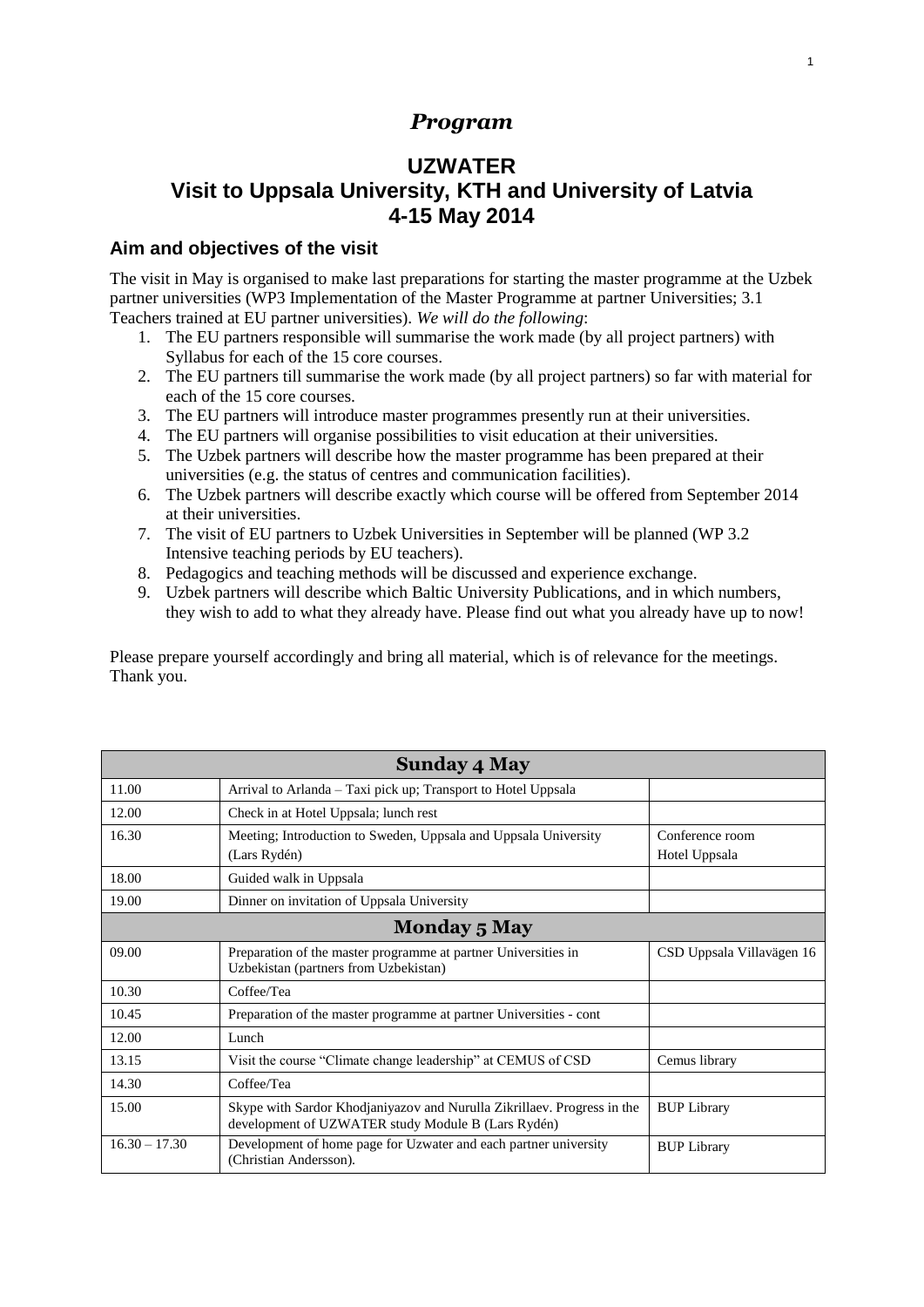| <b>Tuesday 6 May</b> |                                                                                                                                                                                                                                                               |                                                                                    |  |
|----------------------|---------------------------------------------------------------------------------------------------------------------------------------------------------------------------------------------------------------------------------------------------------------|------------------------------------------------------------------------------------|--|
| 09.00                | Progress in the development of UZWATER study Module C: Water<br>Management (Linas Kliuininkas)                                                                                                                                                                | <b>BUP Library</b>                                                                 |  |
| 11.00                | Coffee/Tea                                                                                                                                                                                                                                                    |                                                                                    |  |
| 11.30                | Presentation of the master of sustainable development at Uppsala<br>University and Swedish University of Agricultural Sciences (Sebastian<br>Welling)                                                                                                         | <b>BUP Library</b>                                                                 |  |
| 12.30                | Lunch                                                                                                                                                                                                                                                         | Uppsala                                                                            |  |
| 13.15                | Master program in Geology Lecture on Geological history (Åsa Frisk)                                                                                                                                                                                           | Stuffen Geocentrum                                                                 |  |
| 14.30                | Coffee/Tea                                                                                                                                                                                                                                                    | <b>BUP Library</b>                                                                 |  |
| 15.00                | Distance education with Minsk                                                                                                                                                                                                                                 | <b>BUP Library</b>                                                                 |  |
| $15.30 - 17.30$      | Skype meeting with Sardor Khodjaniyazov and Nurulla Zikrillaev.<br>Common discussion on teaching and learning methods. Discussion on<br>preparation for intensive teaching by EU teachers.                                                                    | <b>BUP Library</b>                                                                 |  |
|                      | <b>Wednesday 7 May</b>                                                                                                                                                                                                                                        |                                                                                    |  |
| $09.00 - 12.30$      | Time at disposal for activities requested by participants                                                                                                                                                                                                     |                                                                                    |  |
| $12.30 - 14.00$      | Check out from hotel Lunch                                                                                                                                                                                                                                    |                                                                                    |  |
| 15.11                | Departure by train from Uppsala Central Station                                                                                                                                                                                                               |                                                                                    |  |
| 15.49                | Arrival to Stockholm Central Station                                                                                                                                                                                                                          |                                                                                    |  |
| Appr. 16.15          | Check in at STF Gärdet Sandhamnsgatan 59 A +46 8-463 22 99                                                                                                                                                                                                    |                                                                                    |  |
| 17.30                | Departure for dinner                                                                                                                                                                                                                                          | STF Gärdet                                                                         |  |
| $19.00 - 21.00$      | Lecture on the Aral Sea Hydrology by Dr Rebecka Törnqvist<br>Basin-scale change in water availability and water quality<br>under intensified irrigated agriculture in the Aral Sea Drainage<br>Basin (organized by Swedish Aral Sea Society)                  | Stockholm International<br>Water Institute, SIWI,<br>Linnégatan 87 A,<br>Stockholm |  |
|                      | <b>Thursday 8 May</b>                                                                                                                                                                                                                                         |                                                                                    |  |
| $8.30 - 9.00$        | Welcome to KTH - Introduction to and discussion of the visit program<br>(Björn Frostell and Lennart Johansson)                                                                                                                                                | Teknikringen 34                                                                    |  |
| $9.00 - 10.00$       | Introduction to Systems Thinking & a Pressure-oriented Approach to<br>Water Management (Xingqiang Song)                                                                                                                                                       | Teknikringen 34                                                                    |  |
| $10.00 - 10.15$      | <b>Break</b>                                                                                                                                                                                                                                                  |                                                                                    |  |
| $10.15 - 11.00$      | Part 1a - Master program development - Presentation of the Uzbek<br>progress in Master program and course development (representative from<br>the Uzbek delegation)                                                                                           | Teknikringen 34                                                                    |  |
| $11.00 - 11.30$      | Part 1b - Course syllabus development - Research Methodology and<br>Theory of Science - Presentation of the course syllabus (Björn Frostell<br>and Xingqiang Song)                                                                                            | Teknikringen 34                                                                    |  |
| $11.30 - 12.30$      | Lunch                                                                                                                                                                                                                                                         | Rest. Quantum                                                                      |  |
| $12.30 - 13.30$      | Part 2a - Uzbek progress in Master Thesis project planning<br>(representative from the Uzbek delegation)                                                                                                                                                      | Teknikringen 34                                                                    |  |
| $13.30 - 14.30$      | Part 2b - Implementation of Master Thesis project - Presentation and<br>discussion of Master Thesis project procedures at KTH (Björn Frostell)                                                                                                                | Teknikringen 34                                                                    |  |
| $14.30 - 15.00$      | <b>Break</b>                                                                                                                                                                                                                                                  |                                                                                    |  |
| $15.15 - 17.00$      | Part 1c – Course syllabus development – Presentation and discussion<br>of Uzbek expectations on the course Research Methodology and Theory<br>of Science as well as on the implementation of Master Thesis work<br>(representative from the Uzbek delegation) | Teknikringen 34                                                                    |  |
| $19.00 -$            | Social Dinner                                                                                                                                                                                                                                                 |                                                                                    |  |
| <b>Friday 9 May</b>  |                                                                                                                                                                                                                                                               |                                                                                    |  |
| $9.00 - 10.00$       | Part 4a - Examples of Master Programs - Presentation of the Master<br>Program Sustainable Technology at KTH (Monika Olsson, KTH-<br>Industrial Ecology)                                                                                                       | Teknikringen 34                                                                    |  |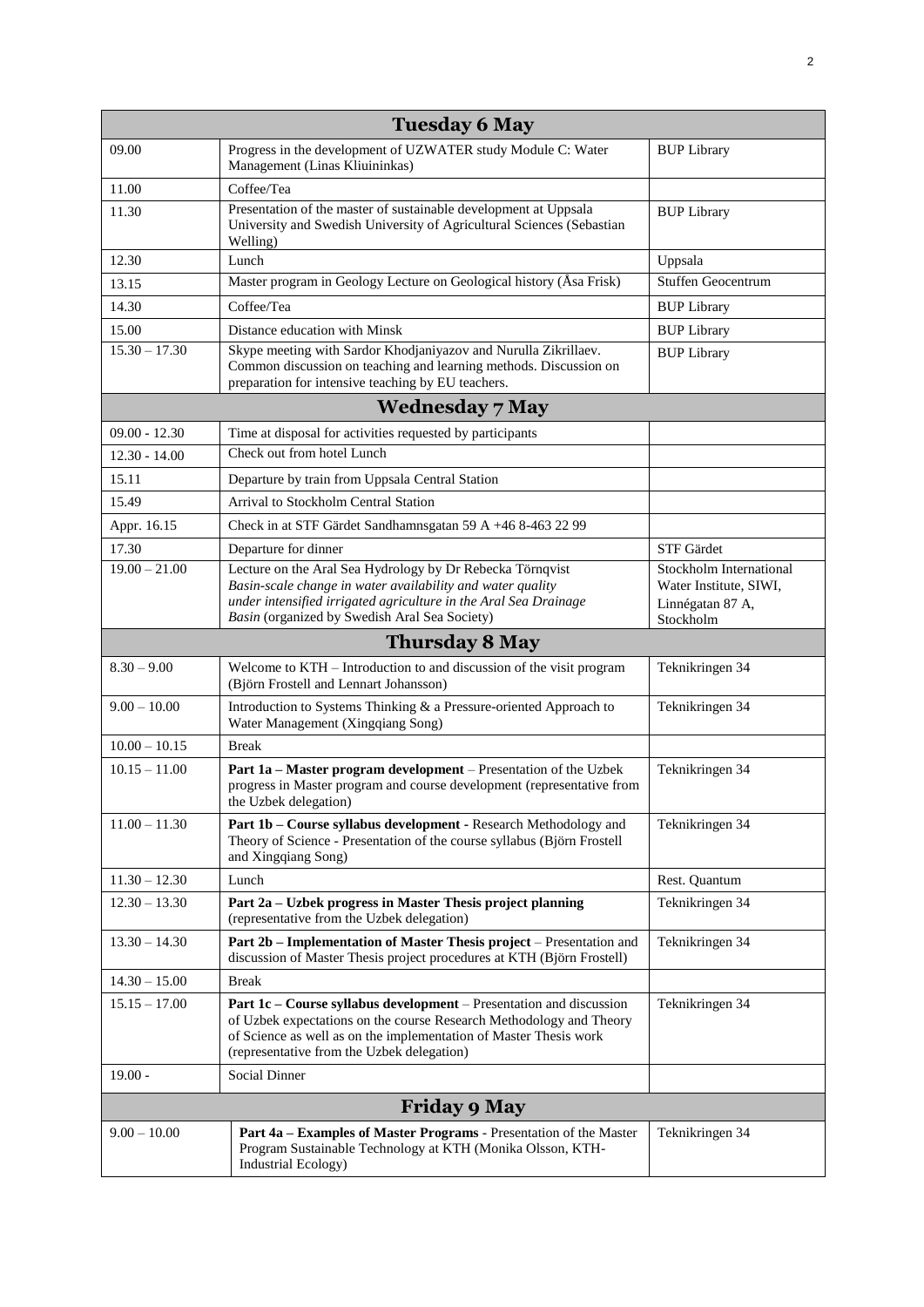| $10.00 - 10.15$ | <b>Break</b>                                                                                                                                                                                                              |                 |
|-----------------|---------------------------------------------------------------------------------------------------------------------------------------------------------------------------------------------------------------------------|-----------------|
| $10.15 - 11.30$ | <b>Part 4b – Examples of Master Programs - Presentation of the Master</b><br>Thesis program Environmental Engineering Sustainable Infrastructure                                                                          | Teknikringen 34 |
| $11.30 - 13.00$ | Lunch                                                                                                                                                                                                                     | Rest. Quantum   |
| $13.00 - 14.30$ | <b>Part 3 – Examples of Pedagogics, Lecture on Pedagogics for</b><br>Education in Wastewater Treatment and Cleaner Production in<br><i>Industry</i> (Per-Olov Persson KTH-Industrial Ecology)                             | Teknikringen 34 |
| $14.30 - 14.45$ | <b>Break</b>                                                                                                                                                                                                              |                 |
| $14.45 - 16.30$ | <b>Part 1d - Course syllabus - Research Methodology and Theory of</b><br>Science - Improvement discussion of the draft course syllabus (Biörn<br>Frostell, KTH - Industrial Ecology and Lars Ryden-Uppsala<br>University) | Teknikringen 34 |
| $16.30 - 17.00$ | Concluding discussion – what was learnt, what was missing? (Björn<br>Frostell, KTH - Industrial Ecology)                                                                                                                  | Teknikringen 34 |
| $19.00 -$       | Dinner                                                                                                                                                                                                                    |                 |

### **Preliminary program – Saturday 9 May and Sunday 10 May**

| Saturday     | Free day: Sightseeing in Stockholm<br>The Nobel Museum<br>The Åhléns department store<br>The KTH student Carnival<br>The Täby Centrum shopping mall<br>٠ |             |
|--------------|----------------------------------------------------------------------------------------------------------------------------------------------------------|-------------|
| Sunday 17.00 | Departure by ferry to Riga (Viktor vet)                                                                                                                  | Värtahamnen |

#### **Expected preparations from the Uzbek delegation during KTH visit**

- 1. To prepare and mutually discuss a 30 min presentation of progress in Master program course development among Uzbek universities.
- 2. To prepare and mutually discuss a 30 min presentation on progress in Master Thesis implementation in the planned programme(s).
- 3. To mutually discuss and prepare a list of expected revisions in the KTH contribution to the programme (i.e. the course Research Methodology and Theory of Science plus implementation of a Master Thesis)